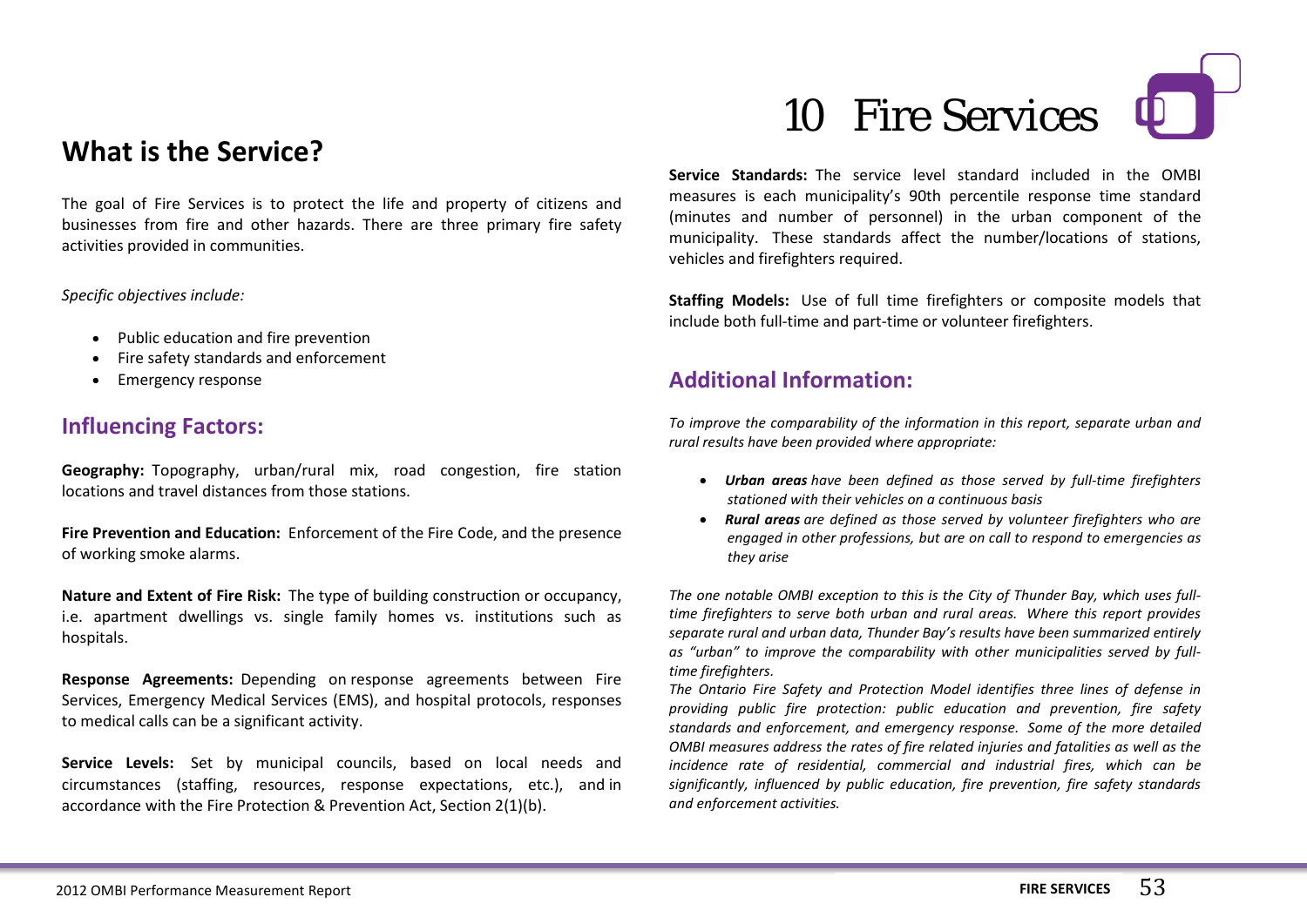## **Fire Services**

#### **How many hours are staffed fire vehicles available to respond to emergencies?**

*Fig 10.1 Number of Staffed Fire In-service Vehicle Hours per Capita (Urban and Rural)*



*Source: FIRE230-Urban, FIRE232–Rural (Community Impact)*

Comment: Rural areas tend to have higher vehicle hours because a proportionately greater number of vehicles are necessary to adequately cover broader geographic service areas with an acceptable response time. Rural areas typically do not have fire hydrants, necessitating the use of water tanker vehicles that are not required in urban areas.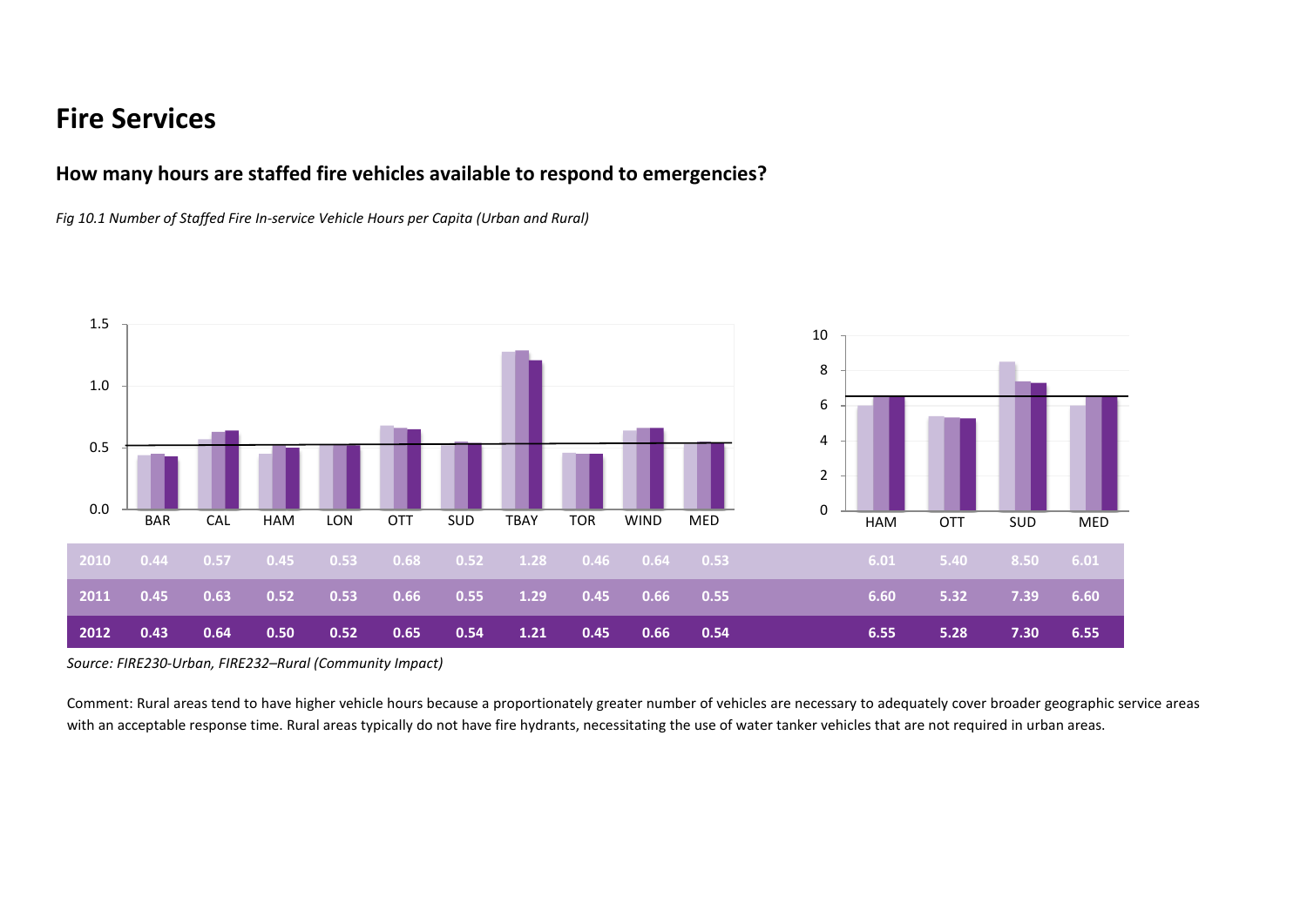## **How many injuries and fatalities resulted from residential fires?**

*Fig 10.2 Residential Fire Related Injuries and Fatalities per 100,000 Population (Urban and Rural)*

| <b>Municipality</b>    | <b>Residential Fire Related Injuries per</b><br>100,000 Population<br>(Urban and Rural) (FIRE105) |       |       | <b>Residential Fire Related Fatalities per</b><br>100,000 Population<br>(Urban and Rural) (FIRE110) |      |      |
|------------------------|---------------------------------------------------------------------------------------------------|-------|-------|-----------------------------------------------------------------------------------------------------|------|------|
|                        | 2010                                                                                              | 2011  | 2012  | 2010                                                                                                | 2011 | 2012 |
| <b>Barrie</b>          | 4.26                                                                                              | 4.26  | 4.90  | 0.71                                                                                                | 0.71 | 0.70 |
| Calgary                | 2.61                                                                                              | 1.74  | 1.79  | 0.19                                                                                                | 0.18 | 0.27 |
| Hamilton               | 7.76                                                                                              | 6.97  | 7.85  | 0.76                                                                                                | 0.19 | 0.19 |
| London                 | 6.57                                                                                              | 10.10 | 6.49  | 0.82                                                                                                | 0.00 | 0.27 |
| Ottawa                 | 2.83                                                                                              | 2.80  | 3.32  | 0.11                                                                                                | 0.43 | 0.21 |
| <b>Greater Sudbury</b> | 5.66                                                                                              | 4.37  | 4.94  | 0.63                                                                                                | 0.62 | 0.62 |
| Thunder Bay            | 9.17                                                                                              | 11.99 | 5.54  | 0.00                                                                                                | 1.85 | 2.77 |
| Toronto                | 1.98                                                                                              | 2.90  | 4.59  | 0.58                                                                                                | 0.61 | 0.39 |
| Windsor                | 9.70                                                                                              | 16.12 | 13.28 | 0.46                                                                                                | 1.90 | 0.95 |
| Median                 | 5.66                                                                                              | 4.37  | 4.94  | 0.58                                                                                                | 0.61 | 0.39 |

*Source: FIRE105, FIRE110 (Community Impact)*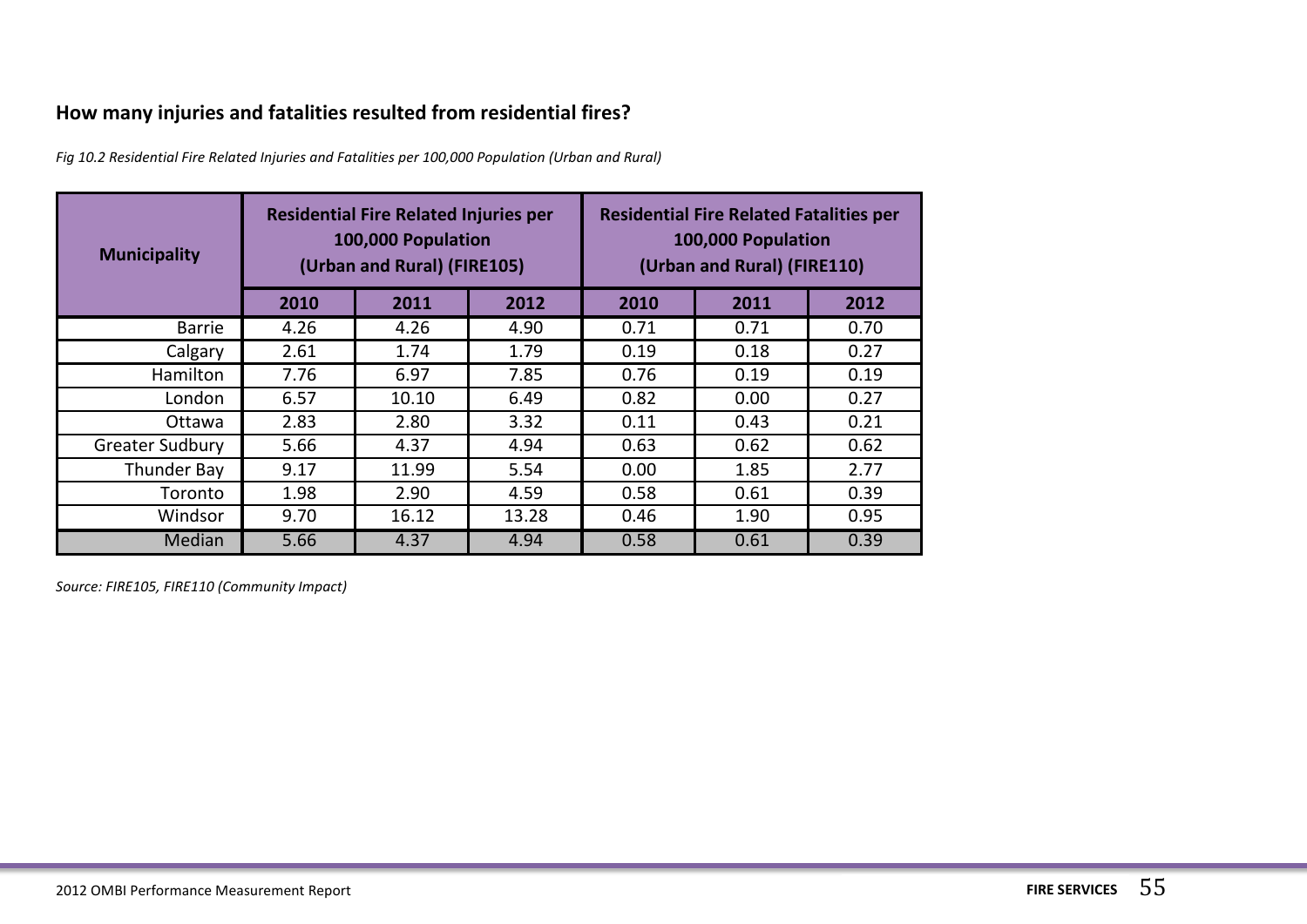#### **How many fires resulted in property loss?**

*Fig 10.3 Number of Residential Structural Fires with Losses per 1,000 Households (Urban and Rural)*



*Source: FIRE116–Urban, FIRE117–Rural (Community Impact)*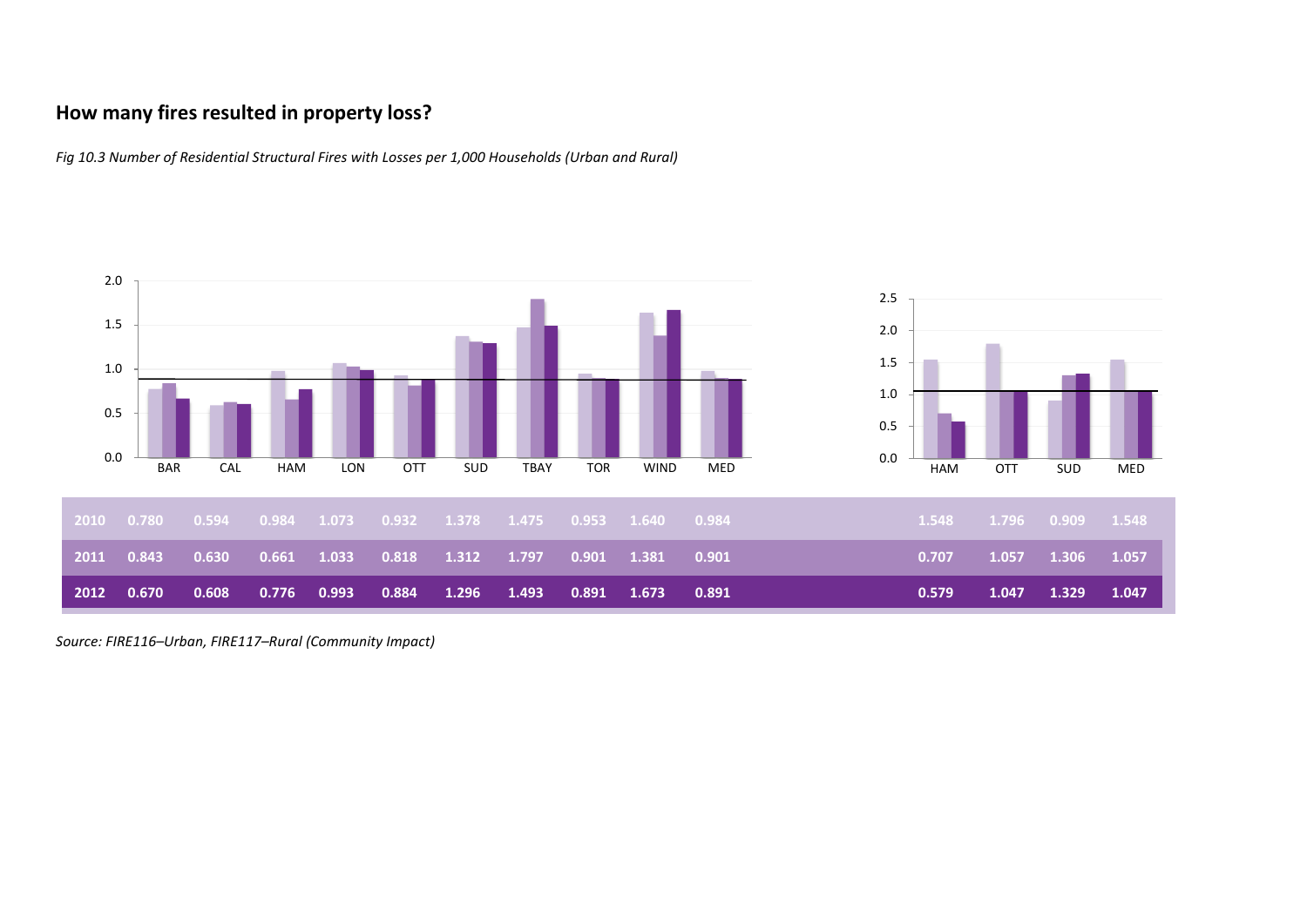#### **How long does it take to respond to an emergency call from the time the station is notified to arrival on scene?**

| <b>Municipality</b>    | <b>Station Notification Response Time</b><br>90th Percentile (min:sec)<br>(Urban Area) (FIRE405) |       |       | <b>Station Notification Response Time</b><br>90th Percentile (min:sec)<br>(Rural Area) (FIRE406) |       |       |
|------------------------|--------------------------------------------------------------------------------------------------|-------|-------|--------------------------------------------------------------------------------------------------|-------|-------|
|                        | 2010                                                                                             | 2011  | 2012  | 2010                                                                                             | 2011  | 2012  |
| <b>Barrie</b>          | 08:54                                                                                            | 08:54 | 08:25 |                                                                                                  |       |       |
| Calgary                | 07:36                                                                                            | 07:15 | 07:14 |                                                                                                  |       |       |
| <b>Hamilton</b>        | 06:25                                                                                            | 06:56 | 06:36 | 12:36                                                                                            | 12:57 | 12:57 |
| London                 | 06:13                                                                                            | 06:13 | N/A   |                                                                                                  |       |       |
| Ottawa                 | 06:52                                                                                            | 07:00 | 06:39 | 13:18                                                                                            | 14:39 | 14:48 |
| <b>Greater Sudbury</b> | 09:29                                                                                            | 09:11 | 09:20 | 17:55                                                                                            | 17:23 | 19:30 |
| Thunder Bay            | 06:24                                                                                            | 06:32 | 06:27 |                                                                                                  |       |       |
| Toronto                | 06:42                                                                                            | 06:47 | 06:31 |                                                                                                  |       |       |
| Windsor                | 06:36                                                                                            | 06:29 | 06:31 |                                                                                                  |       |       |
| Median                 | 06:42                                                                                            | 06:56 | 06:37 | 13:18                                                                                            | 14:39 | 14:48 |

*Fig 10.4 Actual 90<sup>th</sup> Percentile Fire Station Notification Response Time (mins:sec) (Urban and Rural)* 

*Source: FIRE405, FIRE406 (Customer Service)*

Comment: Hamilton, Ottawa and Greater Sudbury are the only municipalities with both Urban and Rural components. London is currently implementing a new Business Intelligence program and at the time of this report, 2012 response time data was not available.